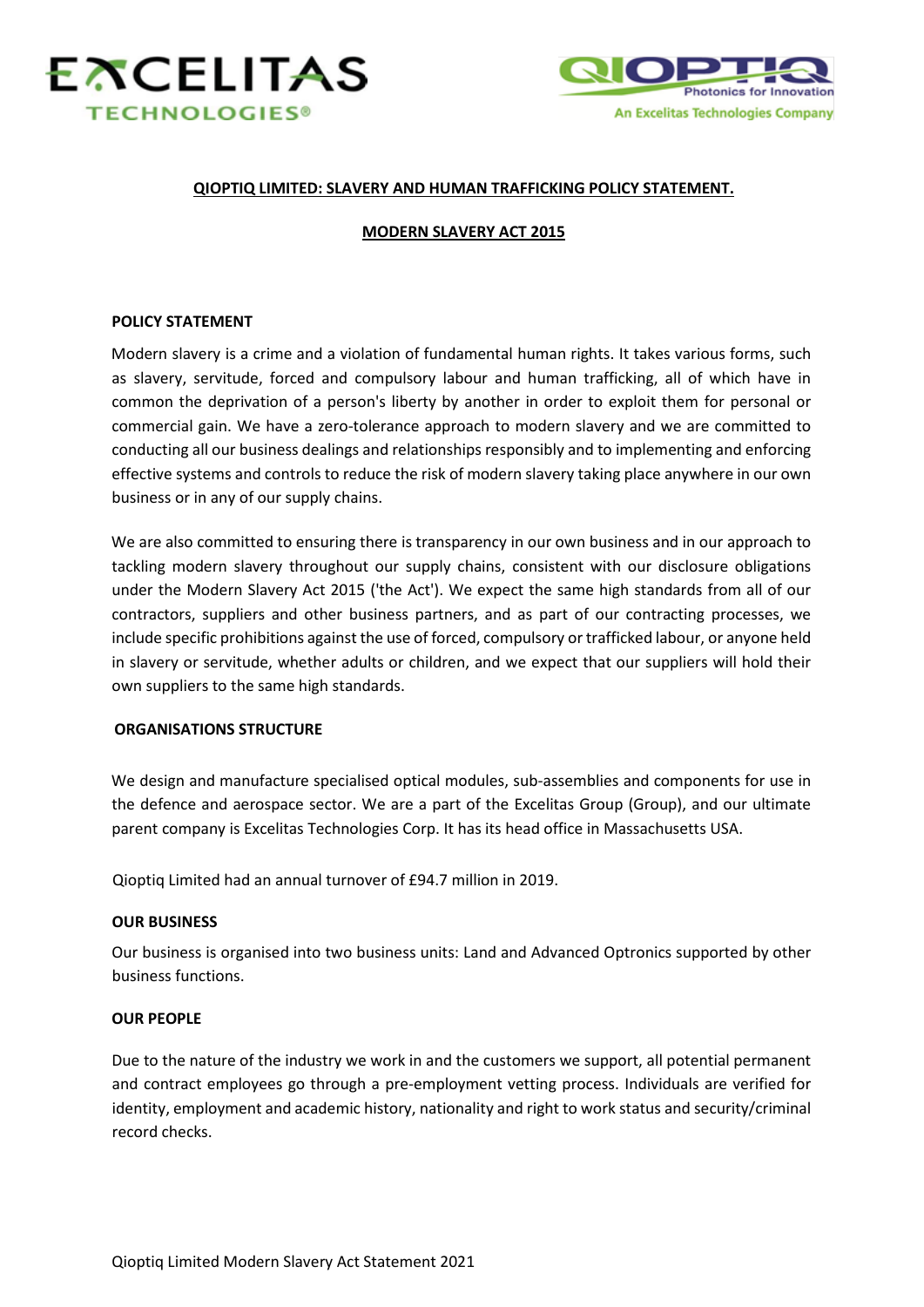



Where we work with third party recruitment service providers, they are appointed and managed to include our expectations with regards to human rights, modern slavery and human trafficking,

Our standard terms and third party recruitment terms require compliance with all legislation in the jurisdiction in which they operate and through our Supplier Principles, suppliers are encouraged to meet the same or similarly high standards equivalent to our own on ethical conduct, labour welfare, health and safety, environment, civil liberties and human rights.

Our people processes, outlined within people policies, ensures that where required by law or contract, each employee receives a contract or recruitment agreement outlining matters which may include remuneration, job role, rest and holiday periods, training and development and notice periods.

# **OUR SUPPLY CHAIN**

Our supply chain includes the sourcing of materials relating to the provision of photonic products. This can be form a directly contracted supply base or 'off the shelf' catalogue items. Our procurement policy sets out requirements for supplier engagement, including the management of supplier-related risk and ways of working. Compliance with this policy is monitored through our Quality management System and audited in accordance with AS9100. Supplier-related risk is managed in the same way as other business risk.

Our Standard Conditions of Purchase includes a clause regarding compliance with laws. Supplier compliance with our Standard Conditions of Purchase are reviewed and considered during the supplier due diligence, selection and approval process and during ongoing supplier management and quality assurance.

To ensure all those in our supply chain and contractors comply with our values we flow down the requirements of the Act to all Sub-contractors and have in place a supply chain compliance programme. We expect all those in our supply chain and contractors comply with our values.

# **OUR POLICIES ON SLAVERY AND HUMAN TRAFFICKING**

We are committed to ensuring that there is no modern slavery or human trafficking in our supply chains or in any part of our business. Our policies reflect our commitment to acting ethically and with integrity in all our business relationships and to implementing and enforcing effective systems and controls to ensure slavery and human trafficking is not taking place anywhere in our supply chains.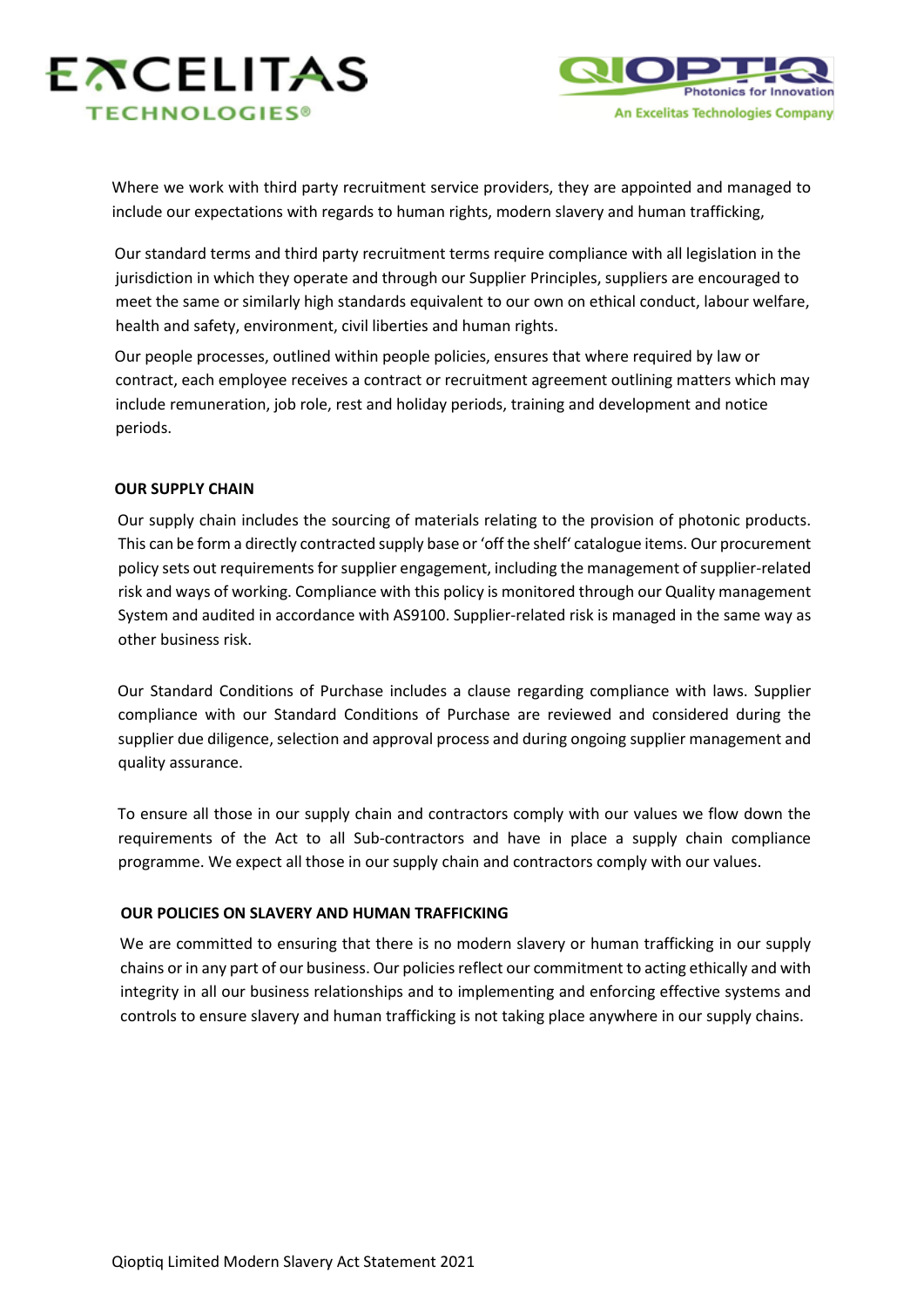



We:

- Ensure our values, which are embedded throughout our business, set the perimeters for how we expect our people to behave with colleagues, clients and the world at large;
- seek to treat everyone fairly and consistently, creating a workplace and business  $\bullet$ environment that is open, transparent and trusted;
- Ensure our policies and procedures relating to the Modern Slavery Act are in line with our culture and values.

Excelitas global policies and processes support our commitment to human rights. Our Standards of Business Ethics sets out clear expectations on ethical conduct to help our people understand the right thing to do.

# **DUE DILIGENCE PROCESSES FOR SLAVERY AND HUMAN TRAFFICKING**

As part of our initiative to identify and mitigate risk we:

- Undertake a robust pre-employment vetting process.
- Identify, assess and monitor potential risk areas in our supply chain.
- Prior to approving and selecting suppliers, we undertake due diligence.
- Mitigate the risk of slavery and human trafficking occurring in our supply chains and expect these entities to have suitable anti-slavery and human trafficking policies and processes.
- Where possible we build long-standing relationships with suppliers and make clear our expectations of business behaviour.
- Have in processes in place systems to encourage the reporting of concerns and the protection of protecting whistle blowers. During 2021, no concerns or calls were raised to our officers or helpline regarding modern slavery or human trafficking.

# **RESPONSIBILITY FOR THE POLICY**

The Board of Directors has overall responsibility for ensuring compliance with our legal and ethical obligations, and that all those under our control comply with it.

Our Procurement team is responsible for day-to-day implementation of this policy, monitoring its use and effectiveness and dealing with any queries about it relating to our supply chain.